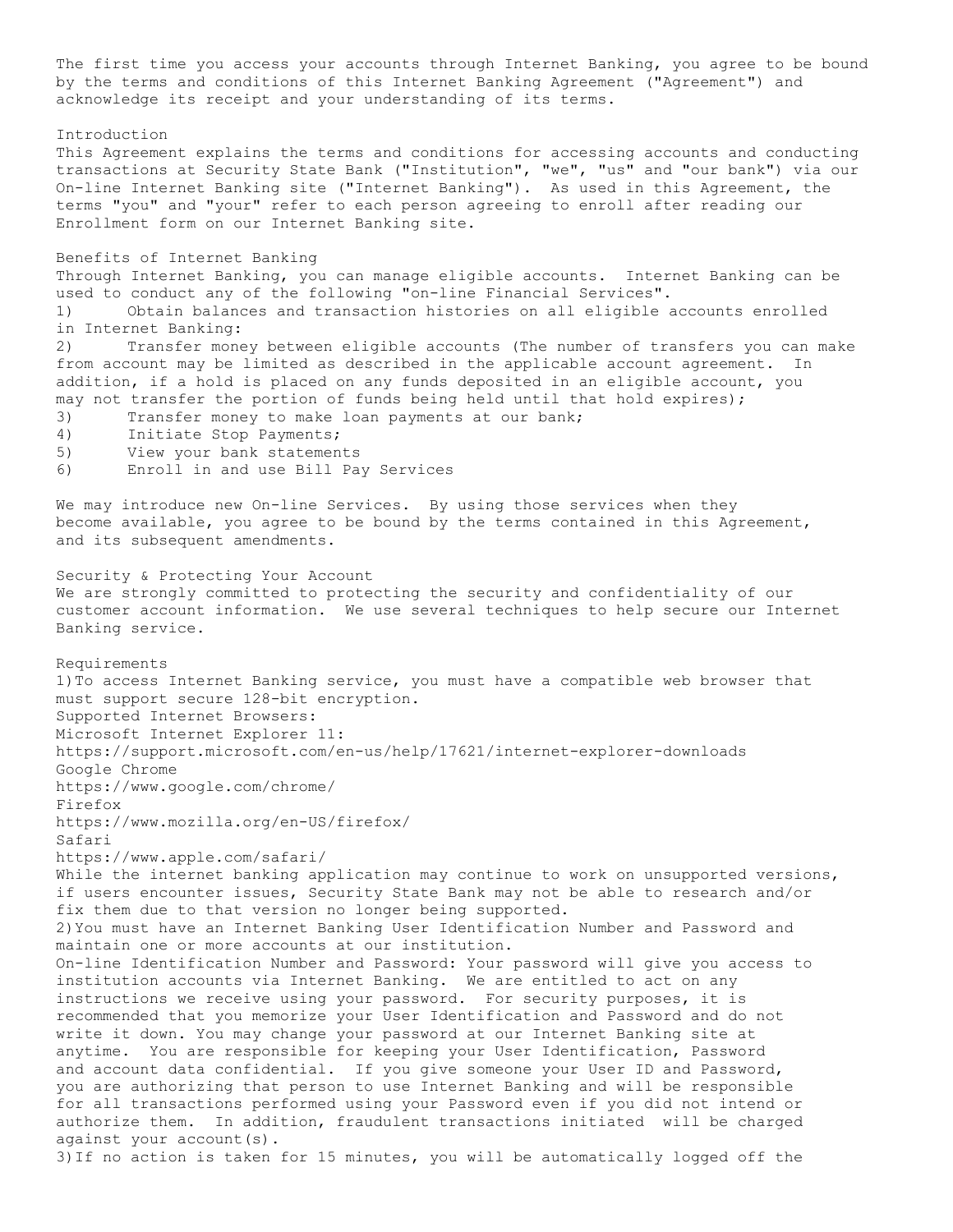Internet Banking service.

#### Accessibility

You can usually access Internet Banking seven (7) days a week, twenty-four (24) hours a day. At certain times, some or all of our Internet Banking services may not be available due to system maintenance or reasons beyond our control. We do not warrant that Internet Banking will be available at all times. When unavailable, you may use "our 24 Hour Telephone Banking system", by dialing (715) 372-4600, or use an automated teller machine (ATM) or go to one of our bank offices to conduct your transactions. An on-line internet banking transaction initiated prior to 3:00 PM on a banking day is posted to your account the same day. All transfers completed after 3:00 PM, or on a non-banking day, will be posted the following banking day.

# Electronic Mail (E-Mail, bank mail)

Sending E-mail is a very good way to communicate with our bank regarding your accounts or the Internet Banking services. However, your e-mail is actually sent via your own software and, as a result, may not be secure. Because of this, you should not include confidential information, such as passwords, account numbers, social security numbers and balances in any email to our bank. You cannot use e-mail to initiate an on-line transaction. All such transactions must be initiated using the appropriate functions within the Internet Banking site. We will not be liable for any errors, omissions, claims, or problems of any kind involving your e-mail.

## Disclosure of Information

Information submitted to our bank or its suppliers (links we may offer you on our site) is the property of those parties, and they are free to use and disclose that information, or any ideas, concepts, know-how or techniques contained in that information to any third party for any purpose whatsover, except as specially agreed by our bank or prohibited by law. See our Privacy Policy which is printed on our web site.

## Links to Other Sites

Information that we publish on the World Wide Web may contain links to other sites and third parties may establish links to our bank site. We make no representation about any other web site that you may access to, from or through this site. Unless expressly stated in writing, we do not endorse the products or services offered by any company or person linked to this site nor is our bank responsible for any software or the content of any information published on the site of any third party. You should take precautions when downloading files from sites to protect your computer software and data from viruses and other destructive programs.

### Virus Protection

Our bank is not responsible for any electronic virus that you may encounter using our Internet Banking site or any links provided on our site. We encourage you to routinely scan your computer and storage devices using reliable virus protection products to detect and remove viruses. If undetected and unrepaired, a virus can corrupt and destroy your programs, files and hardware.

### Damages and Warranties

In addition to the terms previously disclosed, our bank is not responsible for any losses, errors, injuries, expenses, claims, attorney's fees, interest or other damages, whether direct, indirect, special, punitive, incidental or consequential, (collectively "Losses") caused by Internet Banking or in any way arising out of the installation, use or maintenance of your personal computer hardware or software, including any software provided by institution or one of its suppliers. In addition, we disclaim any responsibility for any electronic virus(es) customer may encounter after installation of such software or use of our Internet Banking. Without limiting the foregoing, neither bank nor its suppliers shall be liable for any: (i) failure to perform or any losses arising out of an event or condition beyond their reasonable control, including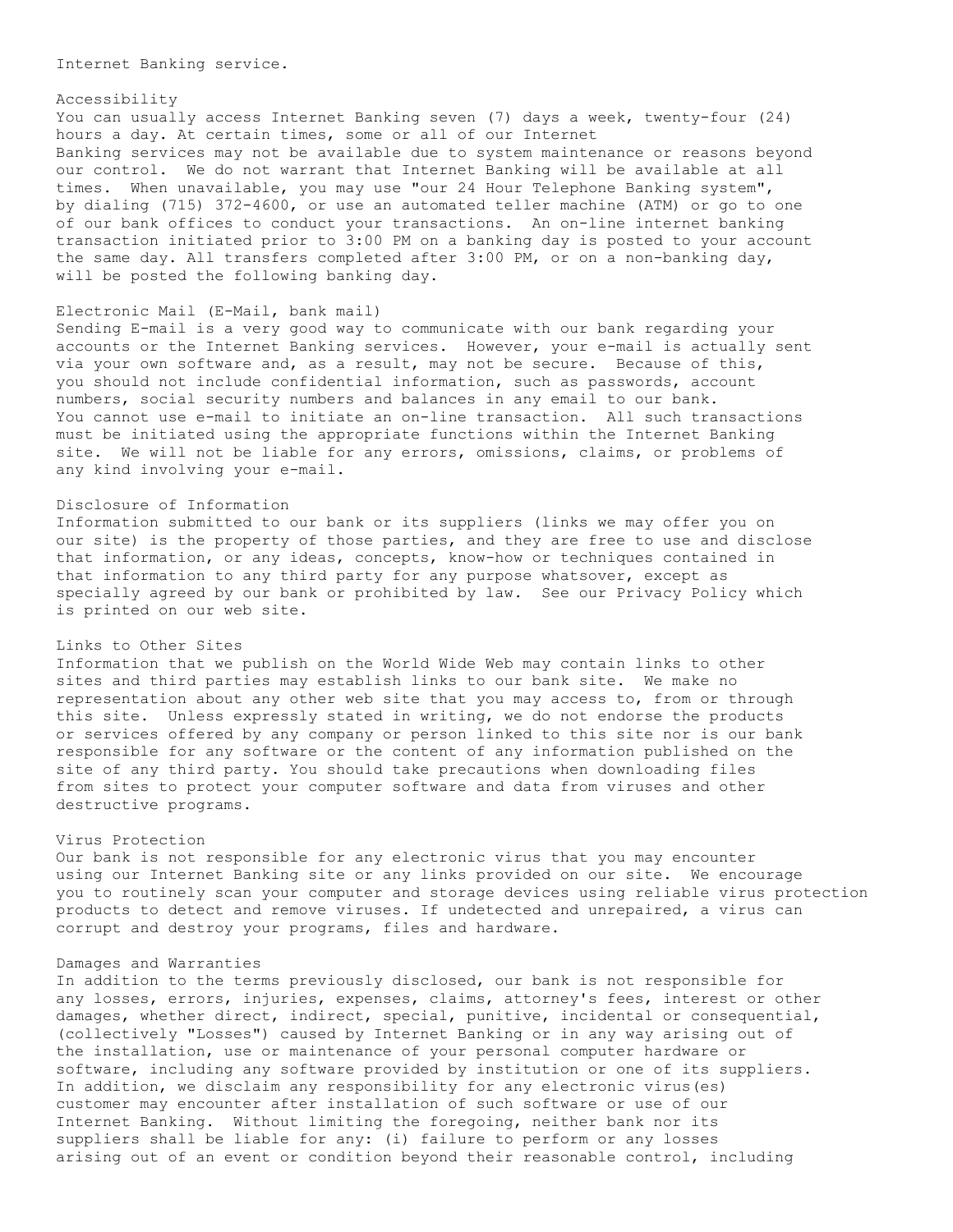but not limited to communications breakdown or interruption, acts of God or labor disputes; or (ii) the loss, confidentiality or security of any data while in transit via the Internet, communication lines, postal system or ACH network. Our bank and its suppliers provide Internet Banking services from our own sites and make no representation or warranty that any information, material or functions included in Internet Banking services are appropriate for use by you in your jurisdiction. If you choose to use Internet Banking, you do so on your own initiative and are solely responsible for compliance wih applicable local laws and regulations. Neither our bank nor its suppliers warrant the adequacy, accuracy or completeness of any information provided as part of Internet Banking, or contained in any third party sites linked to and from our bank's web site.

Our bank makes no representations or warranties regarding the accuracy, functionality or performance of Internet Banking, on-line financial services, or any software that may be used in connection with same. We disclaim any express or implied warranties, including any warranties of merchantability, fitness for a particular purpose or error free operation.

#### Idemnification

Customer shall indemnify, defend and hold harmless bank and its officers, employees, directors, suppliers and agents, in the individual capacities, or otherwise, from and against any Losses arising out of: (1) Customer's negligence; (2) Customer's failure to comply with applicable law; or (3) Customers failure to comply with the terms of this agreement.

Additional Remedies Due to the likelihood or irreparable injury, our bank shall be entitled to an injunction prohibiting any breach of this Agreement by Customer.

Termination and Changes in Terms

Our bank reserves the right to terminate this Agreement or to change the charges, fees or other terms described in this Agreement at any time. When changes are made, we will notify you by: 1) electronic mail; 2) physical mail at the address shown in our records; and/or 3) update of our web site.

Applicable Rules, Laws and Regulations

You submit to the jurisdiction of, and this Agreement shall be governed by the laws of the State of Wisconsin, U.S.A. as well as the federal laws of the U.S.A. Venue for any action arising out of this Agreement shall be in a state court of competent jurisdiction covering Bayfield County, Wisconsin, U.S.A. The prevailing party in any such action shall be entitled to the recovery of its reasonable attorney's fees, costs and expenses.

## Assignment

Our bank may assign its rights and/or delegate all or a portion of its duties under this Agreement to a third party.

#### Integration

This Agreement constitutes the entire understanding of the parties with respect to the subject matter of this Agreement and all prior agreements, understandings and representations concerning such subject matter are cancelled in their entirety. Notwithstanding the foregoing, this Agreement is in addition to any other agreements between you and our bank.

## Severability

If there is a conflict between the terms and conditions of this Agreement and one or more terms contained in another agreement between you and the bank, this Agreement will control.

# Waive

Our bank shall not, by the mere lapse of time, without giving notice or taking other action, be deemed to have waived any of its rights under this Agreement.